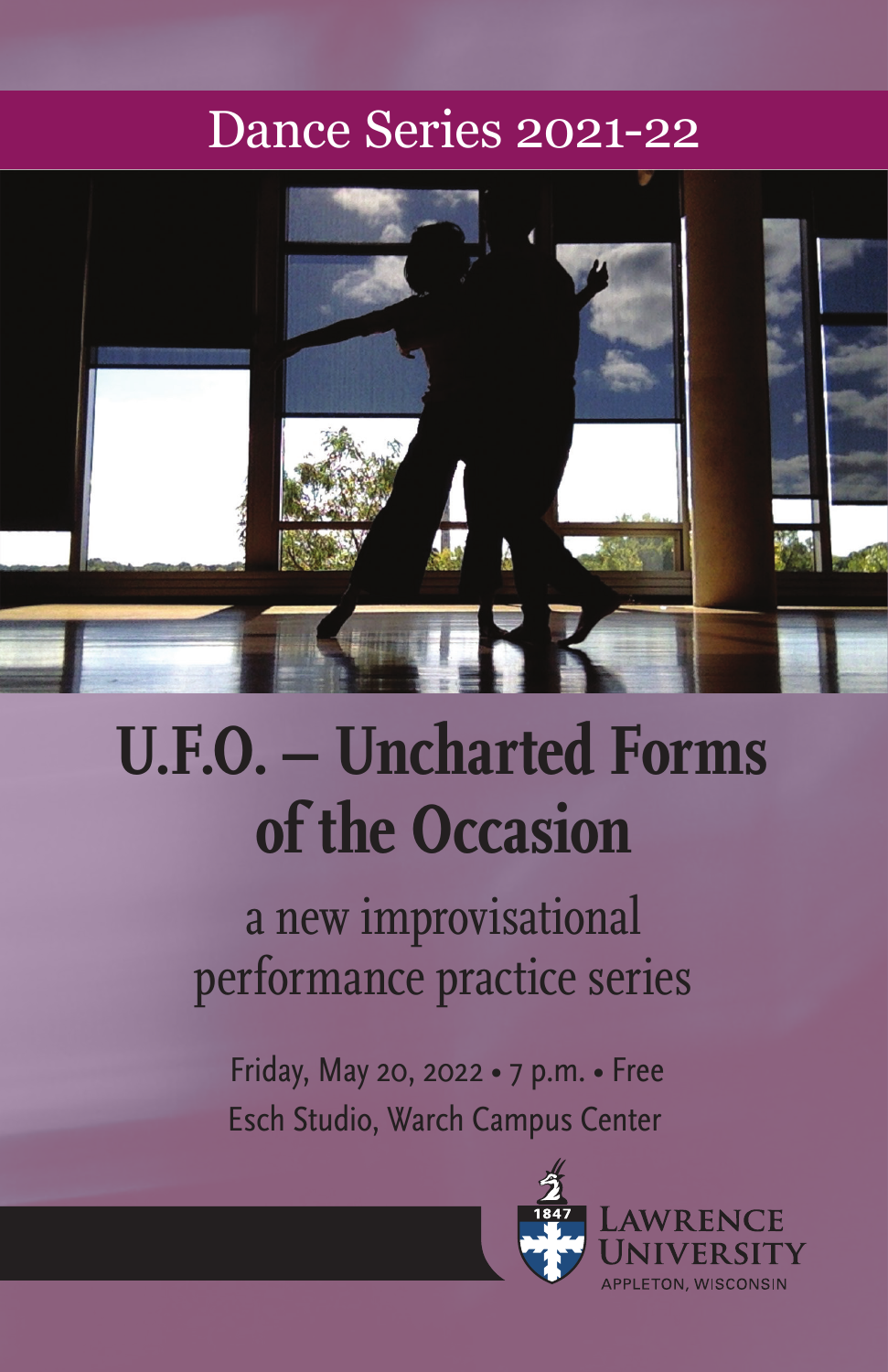## **U.F.O. - Uncharted Forms of the Occasion**

a new improvisational performance practice series collaboratively & improvisationally created and performed

#### **PERFORMERS:**

Aias Sherniiazov

Ann Ellsworth

Loren Kiyoshi Dempster

Margaret Sunghe Paek

Marion Ramírez

Mark Urness

Matt Turner

Moreau Halliburton

Tori Schnieder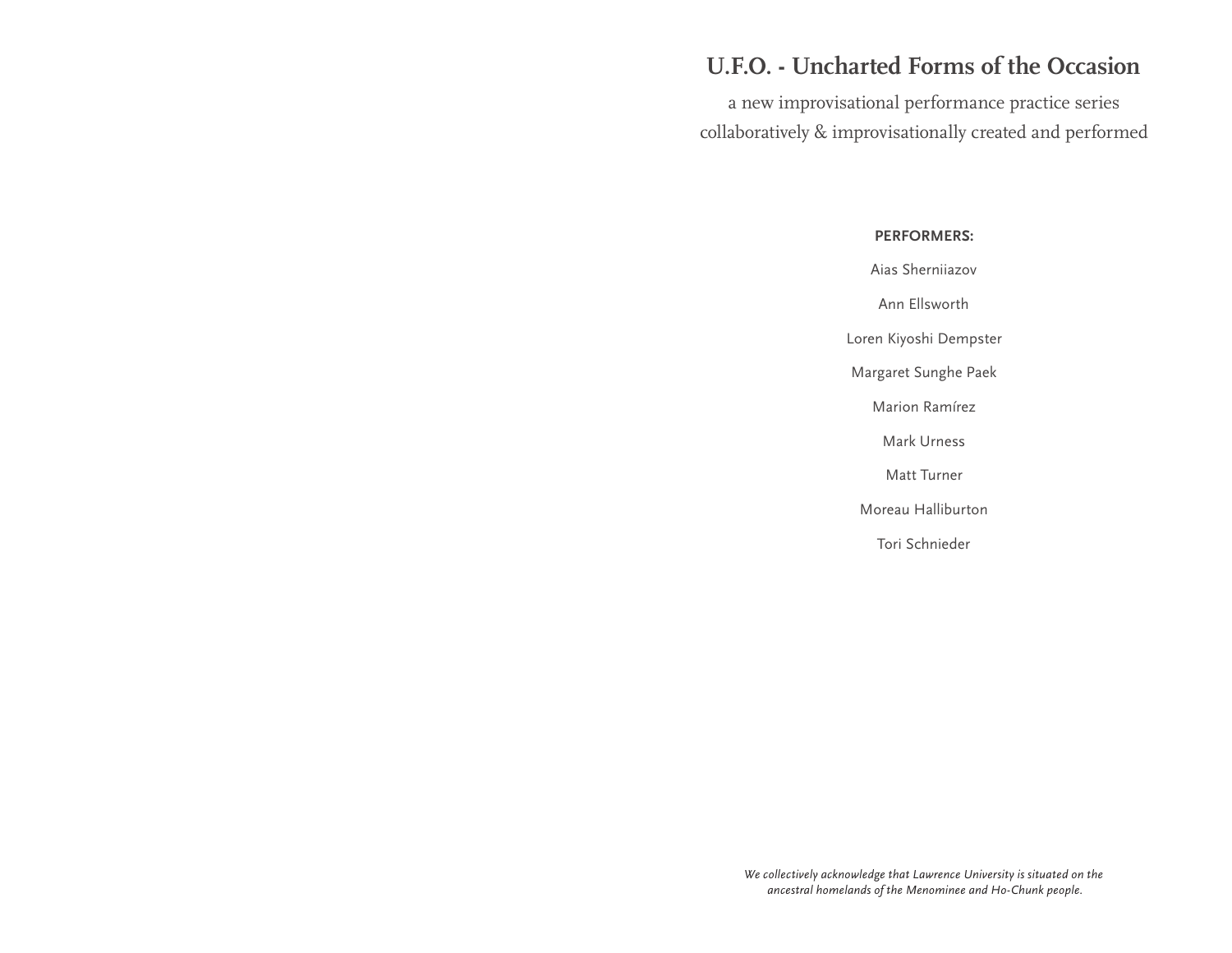### **BIOS**

**Aias Sherniizov** Aias Sherniiazov is a senior Lawrentian majoring in Physics and dance artist. His physical listening is like magic, and he can move energy.

**Ann Ellsworth** teaches horn at Lawrence University. She was raised in California but grew up in New York. A collaborator at heart and true believer in the cross pollination, pushing and blurring of genres, she is thrilled and honored to performing tonight with these amazing artists.

**Loren Kiyoshi Dempster** (composer) uses a combination of cello, computer, electronics, composition, improvisation, notated scores, movement, and world music influences to create and perform music. He has created and performed music with many collaborators, including Jonah Bokaer, Harrison Atelier, BK Soul, projectLIMB, Uh Oh Trio, and Lower Left. He toured extensively with Merce Cunningham performing Interscape and Biped. Dempster teaches as a Lecturer at Lawrence University, as a guest artist at Renaissance High School and has performed locally at Lawrence University, Kohler Arts Center, Artist's Guild, 602 Club, and the Draw. **www.lorendempster.com**

**Margaret Sunghe Paek** is a collaborative dance artist whose research engages in inclusionary methods, ensemble action, finding play in liminal spaces and joy in creative practice. As a maker, performer, improvisor, student, scholar, educator, mother, artivist, and community builder, she is deeply influenced by her relationships with contact improvisation, Lower Left performance collective, Ensemble Thinking, Alexander Technique, Barbara Dilley, The Resident Artists/ Dancing Mamas, Street Dance Activism, Uh Oh Trio, and Loren Kiyoshi Dempster and their daughter. Her dance works have been presented in Europe, Mexico, and the U.S., including at the 2012 Whitney Museum Biennial in N.Y.C. in collaboration with musicians Jason Moran and Alicia Hall Moran. Margaret has been a movement educator for over 30 years, teaching gymnastics and dance to humans aged infant to adult. Currently based in Appleton, Wisconsin, Margaret teaches dance in the Conservatory of Music at Lawrence University, and she loves it. **www.margaretpaek.com**

Puerto Rican dance artist, **Marion Ramírez**, is dedicated to the art of improvisation as a tool for experiencing bodily agency and empathy. She holds a B.F.A. from The Laban Center London and an M.F.A. at Temple University. Throughout her career as a performer she has toured across Europe, South Korea, Puerto Rico, Cuba and the U.S. Her choreographic work has been presented at Philadelphia Museum of Art as part of a commission for The Fathering Circle, a community arts project. She was also awarded Reflection: Response Choreographic Commission to make a multi-disciplinary project kNots and Nests with faculty and students from the visual arts, music and dance departments at Temple University, performing site-specific work around the campus.

 Since 2003, she has been immersed in the practice and pedagogy of somatics, art making and improvisational dance. She is certified as a Dynamic Embodiment™ practitioner doing Somatic Movement Therapy. She founded and directs caracola—somatic movement teaching platform. She facilitates movement sessions online and in person for family members of all ages and mentors new teachers in the field. Currently, she is a Visiting Assistant Professor at Denison University in Ohio, teaching Latinx Movement Forms: Dances of Resistance, Contact Improvisation and Contemporary Dance. She has served as Adjunct Faculty at Temple University, Drexel University, University of the Arts as well as numerous international festivals in Cuba, Puerto Rico, Germany, and the U.S.

**Mark Urness** is a versatile bassist, composer, and educator. His diverse performance experience encompasses orchestral, chamber, solo, jazz playing. He is an associate professor of music at Lawrence University in Appleton Wisconsin and the principal bassist of the Weidner Center Philharmonic Orchestra. His playing on the unaccompanied jazz album, *Foreground*, was described by *Bass World* magazine as "completely in command of the instrument and the tunes, rife with good ideas, melodic instinct, and groove." Recent performances include Chamber music broadcasts on Wisconsin Public Radio, Concerto performances as guest soloist with the Fox Valley Youth Orchestra, a Solo Recital at the 2018 ISB convention, and jazz performances with Bill Carrothers, Danilo Perez, Peter Erskine, and Joe Locke.

 Prior to his appointment to the faculty of Lawrence University, Urness taught at the University of Iowa, Coe College, and the University of Northern Iowa and was principal bassist of the Cedar Rapids Symphony. In 1999 he was awarded first prize in the ISB Jazz Bass competition. He received a Master of Music in double bass performance from the University of Cincinnati College–Conservatory of Music, a Bachelor of Arts in music from the University of Northern Iowa, and studied music and computer science at the University of Iowa.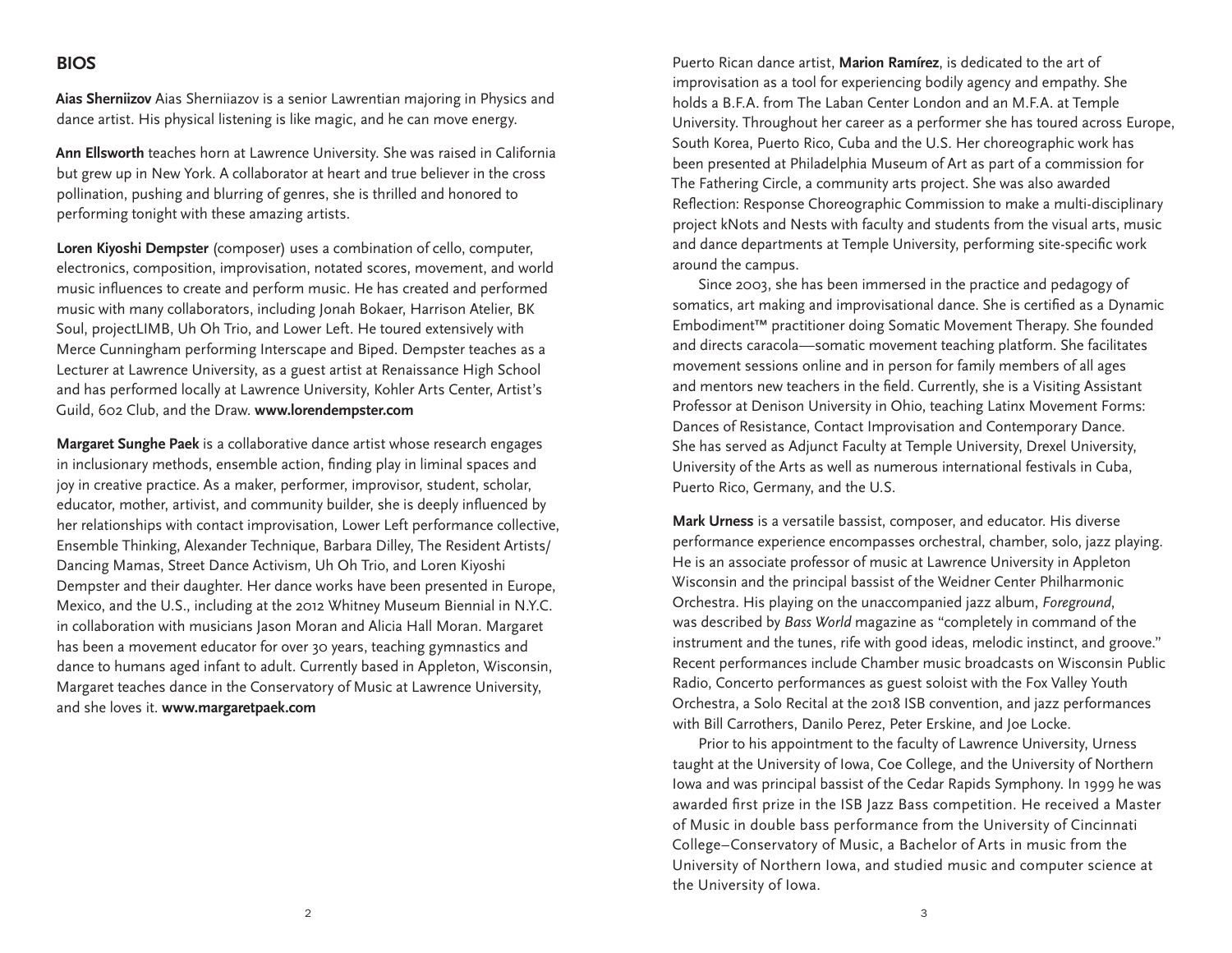**Moreau Halliburton** is a senior at Lawrence University with a self-designed major in Music Identity Studies. Moreau loves using the arts as a catalyst for healthy identity development in people of all ages. She plays the djembe, drum set, electric bass, and sings. Her music ranges from R&B Soul to Alternative and Funk. She lives off collaboration and creativity. Moreau uses her love for the arts to break social standards, build community, and create positive change wherever she can.

**Tori Schneider** is a second year Lawrentian and dance artist. She is majoring in Art History and changing the world with her dance.

**Matt Turner**, cellist, pianist, and composer, teaches in the Jazz & Improvisational Music Department at Lawrence University. Performing in myriad styles, Turner appears on over 100 recordings and has performed in Canada, Europe, and Asia.

 He currently performs with Bill Carrothers, Janet Planet, Randy Sabien, and Hal Rammel. Turner is a Yamaha and D'Addario Performing Artist.